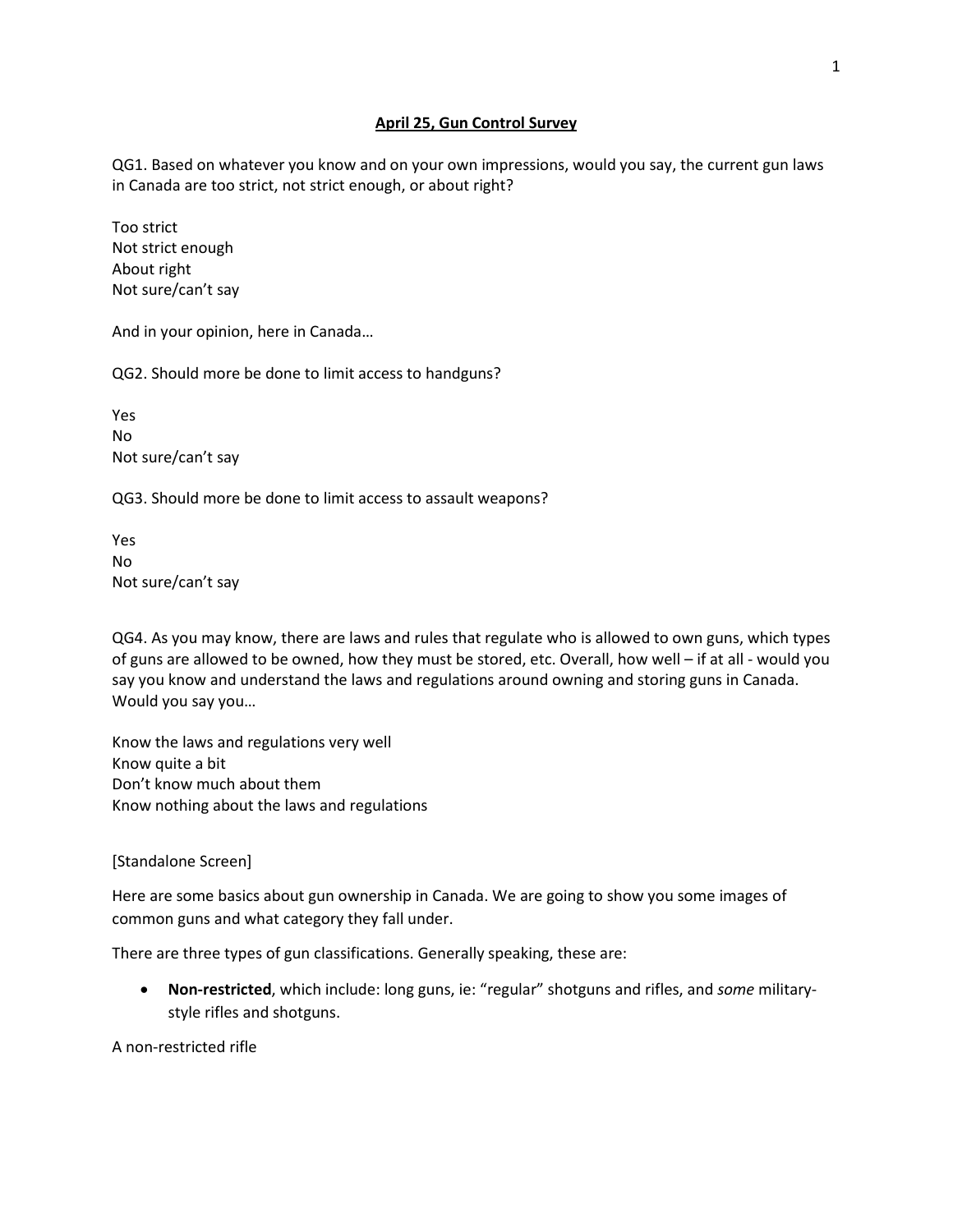

• **Restricted**, which include: Most handguns, semi-automatic centre-fire rifles or shotguns with barrel lengths less than 470 mm (18.5 inches), Rifles or shotguns that can fire when their overall length is reduced by folding or telescoping to less than 660 mm (26 inches)

A restricted AR-15



A restricted 9mm handgun



• **Prohibited**, which include: most handguns that either have a short barrel or are .32 or .25 calibre (note, calibre refers to the inner diameter of the barrel), fully automatic weapons, guns with sawed-off barrels, and certain military rifles like the AK-47.

A prohibited AK-47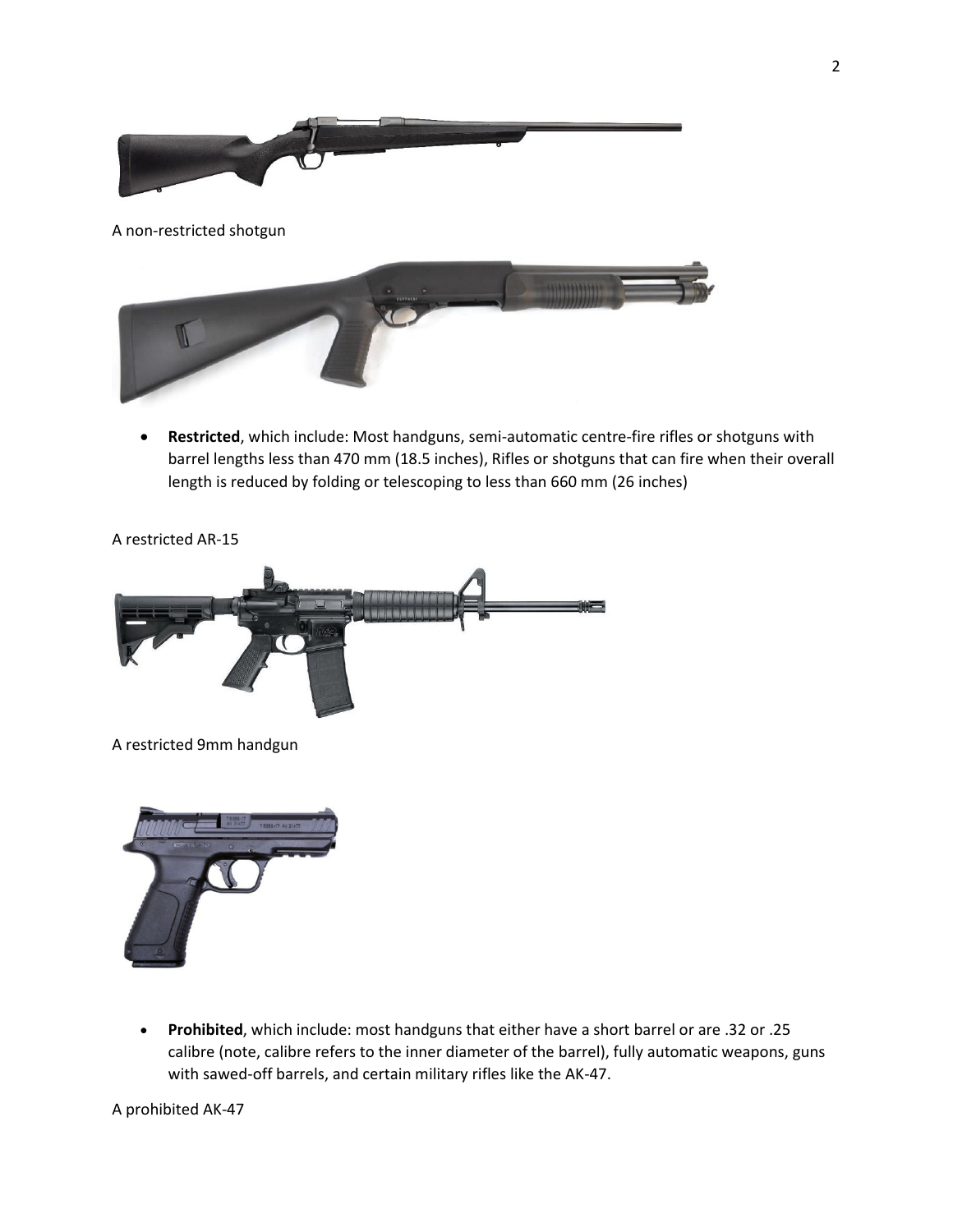

A prohibited .25 calibre handgun



All three of these classifications of guns can be purchased and owned legally (even "prohibited" ones) but the requirements for owning restricted and prohibited guns are much stricter.

QG5. There are generally three steps in order to acquire a **non-restricted** firearm in Canada. (Again, this mainly covers rifles and shot guns)

An applicant must complete the **Canadian Firearm Safety Course**, apply for a Possession Acquisition License (PAL) and agree to having the last five years of a potential gun owner's history investigated. There is also a 28-day mandatory waiting period.

When thinking about the process to legally possess a **non-restricted** gun in Canada, would you say it is....

Too strict About right overall Not strict enough DK/not sure

QG6. In order to acquire a **restricted** firearm in Canada, a person must first do these same initial steps, but also take an extra course called the **Canadian Restricted Firearms Safety Course**. All restricted guns also need to be registered with the government, and transfer or sale of restricted firearms requires government approval, so that the government can track who owns these restricted weapons.

Canadians are not authorized to carry these weapons in public without special authorization, which is mostly reserved for people who have a job which requires this.

When thinking about the process to legally possess a **restricted** gun in Canada, would you say it is....

Too strict About right overall Not strict enough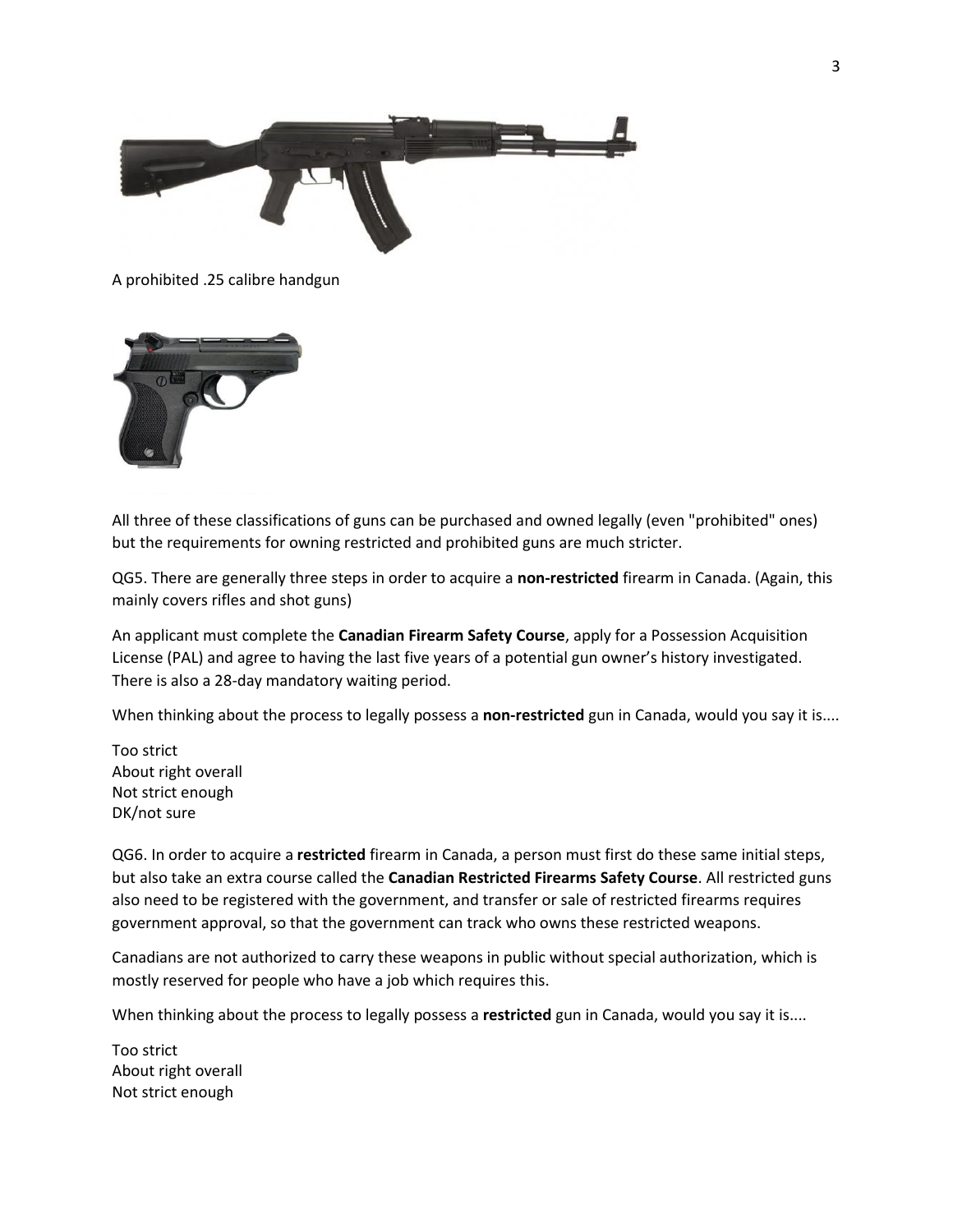## DK/not sure

QG7. There is a new proposed federal law that, if passed, would change the mandatory background checks on anyone applying for a Possession and Acquisition License (PAL) which, as noted, is one of the steps needed to own a gun in Canada.

As we mentioned, the current laws limit this background check period to five years. Under the proposed law, this five-year limit would be removed, and an applicant's entire history could be considered.

Do you support or oppose removing the five-year limit from the mandatory background checks for firearm licenses?

Strongly support Support Oppose Strongly oppose

QG8. The proposed law also includes a number of other measures. Would you support or oppose each of the following proposals regarding retailers/sellers of guns...?

Businesses will have to keep records of all gun sales, as well as firearms license information of the buyer for at least 20 years

Anyone selling a non-restricted firearm would have to make sure the buyer has a valid firearms license

Strongly support Support Oppose Strongly oppose

QG9. There has been some discussion about a full ban on handguns and assault weapons in Canada. In general, assault weapons are semi-automatic guns that hold a lot of ammunition and are designed for rapid fire.

A full ban would mean that private citizens are not allowed to purchase or possess these types of firearms for any reason. (Police and security professionals would still be able to access prohibited firearms.) Long-guns -- ie non-automatic rifles and shotguns -- used for hunting and recreation, would not be affected. Would you support or oppose Canada having a complete ban on civilian possession of…?

Handguns Assault weapons

Strongly support Support Oppose Strongly oppose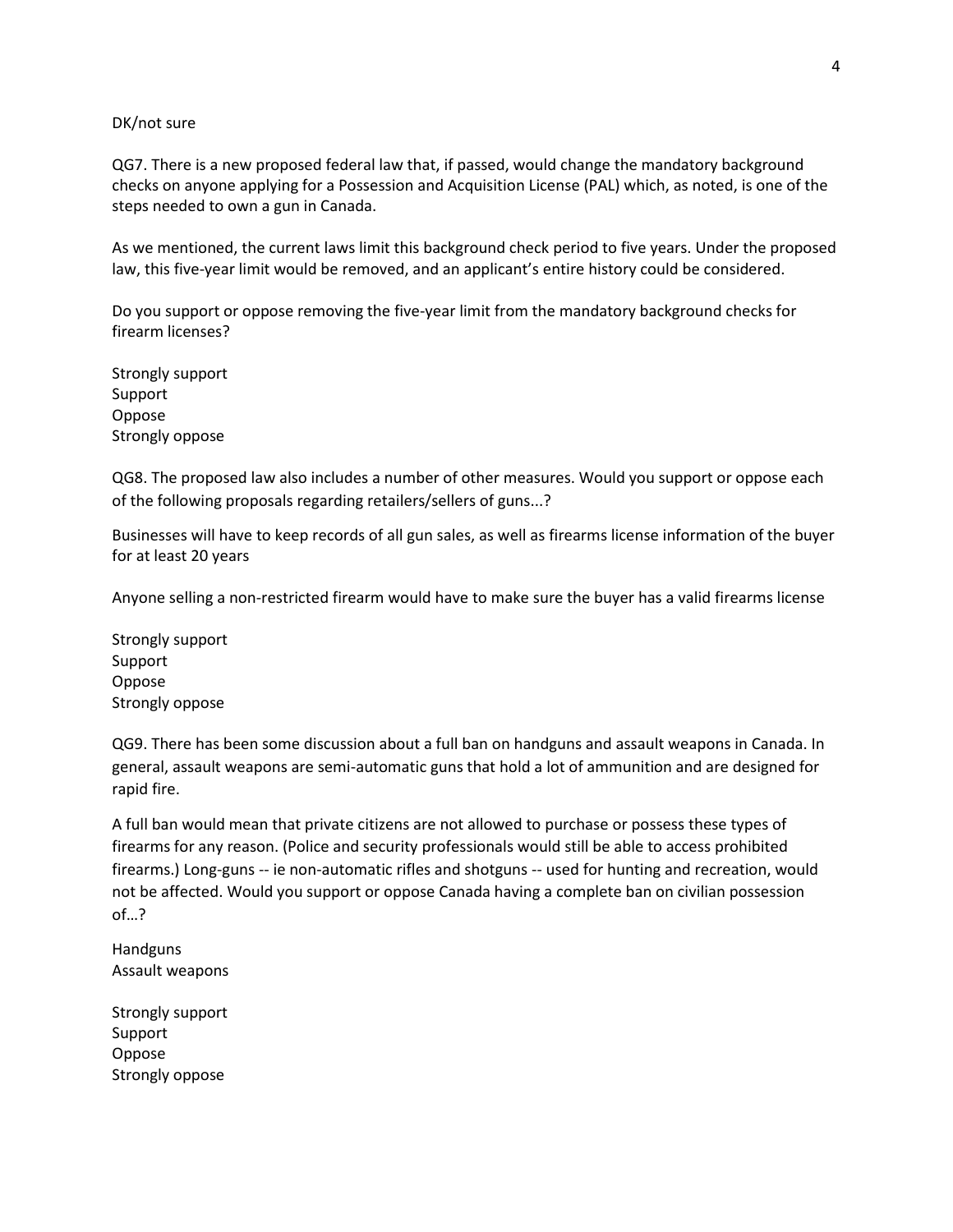QG10. Suppose Canada did implement a ban on handguns and assault weapons. Which statement best reflects how you think such a ban should be applied?

It should only affect new sales. People who already have these guns should be able to keep them

It should affect all guns, even those already purchased. People who have illegal weapons should have to turn them in

Not sure/Can't say

QG11. Some governments implementing such a ban have offered 'buy-back' programs where residents can turn in guns for financial compensation. Would you support or oppose this type of program, knowing it would be funded by taxpayers?

Strongly support Support Oppose Strongly oppose Not sure/Can't say

QG12. To what extent do you agree or disagree with the following statements:

A ban on guns would make it more difficult for criminals to get their hands on them Canada needs to spend more on mental health programs to stop gun violence I worry about being the victim of gun violence

Strongly agree Agree Disagree Strongly disagree Not sure/can't say

QG13 Thinking about gun violence now, is this a serious problem in Canada, or something you think is overblown by politicians and the media?

A serious problem in Canada Overblown by politicians and the media

QG14. And based on what you may have read, seen or heard, would you say that gun violence has been increasing, decreasing or staying the same in each of the following places over the past five years or so?

Your community Your province Canada overall

Increasing Staying the same Decreasing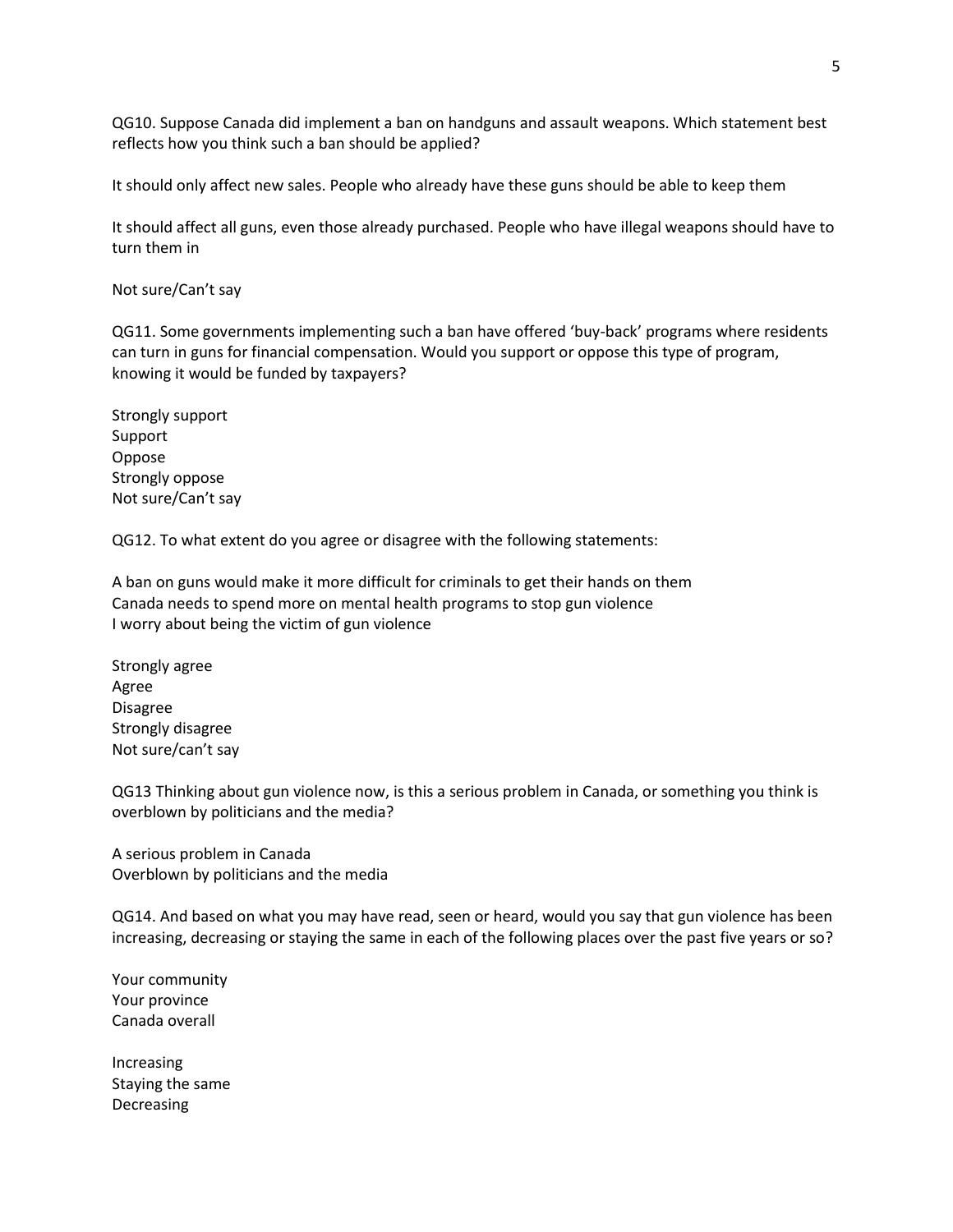QG15. Gun violence can take different shapes and forms. Thinking about your own community, which, if any, are of the greatest concern to you?

[Randomize]

[select up to two]:

Gang violence Mass shootings Accidental shootings Suicide Shootings during crimes – robberies, assaults etc. [Anchor] Other specify [Anchor, Exclusive] Not worried about gun violence in Canada

QG16. And now a few questions about your own **personal experience** with guns.

First, have you, yourself, ever fired a gun? Please note, we do not mean BB guns or pellet guns; we mean rifles, shotguns or handguns.

Yes, I have a fired a gun many times Yes, I have fired a gun once or twice No, I have never fired a gun

QG17. Have you ever personally owned a gun?

Yes, currently own a gun(s) Have owned a gun(s) in the past but not currently No, never owned a gun

QG18. And, even if you do not personally own a gun, do you have any friends or close family members who are gun owners?

Yes, someone else in my household owns a gun Yes, a close friend or family member (outside of my household) No Not sure/can't say

QG19. How common do you believe gun ownership is in your own community, would you say it is…?

Very common, many people own guns Fairly common Not that common Very uncommon, almost no one owns guns Not sure/Can't say

[If yes current or past gun owner in QG17]